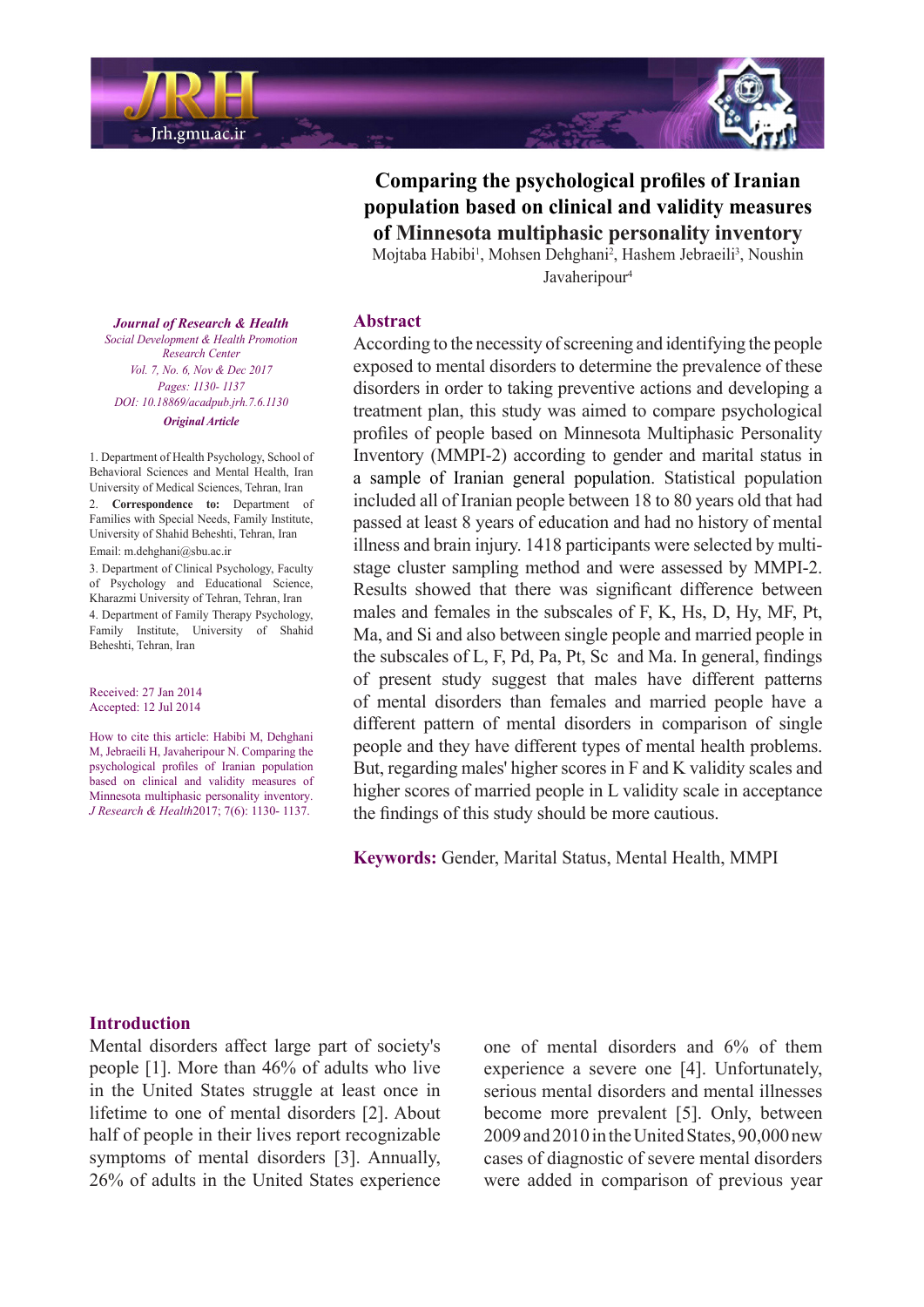[6]. Mental disorders are associated with high social and economic costs. The mental health expenditures in the United States has been estimated 300 billion dollars annually which is more than double the cost of mental disorders in this country in the past decade. Moreover, it is estimated that mental disorders devote 6% of the total annual budget to the health sector [7]. These costs are in addition to the personal and social costs of mental disorders which were imposed to community [1]. Prevening mental disorders by early diagnosis and treatment is one of the priorities in public health programs today according to high prevalence of mental disorders and its astonishing economic and social effects

Demographic variables and psycho-personality characteristics are important in the process of predicting health status, identifying weaknesses timed prevention and treatment and preventing at the earliest possible time, planning for a wellthe exacerbation. Studies have indicated that gender is one of important determining factors of syndromes and psychological signs. Although, the risk of developing some of mental disorders have been reported with equal gender ratio, nevertheless the prevalence and the risk of developing large number of various psychological disorders are different in each gender. Ghuloum, Bener and Abou-Saleh [8] found in their study that depression and anxiety disorders are the most common mental disorders and compared to men, women are more prone to the risk of mental disorders. According to the Institute of Mental Health America rate of hospitalization for mental disorders in women and men is roughly equal. However, the kinds of disorders that men and women are hospitalized because of them are different [9]. Often men are hospitalized more than women due to drug abuse. But, hospitalizations of women are more than men due to mood disorders. Surveys in Iran showed that there is gender differences in the prevalence of mental disorders and most of reports stated that the mental disorders are more prevalent in women  $[9, 10]$ .

Marital status is one of the other effective variables in diagnosing and identifying disorders in psychopathology. Some studies results indicate that married people display better mental health than singles and report less physical and anxiety symptoms, sleep disorders, depression symptoms and social dysfunction [10]. Married individuals take advantages of financial supporting and social benefits of marriage  $[11]$ . They have lower mortality rate and they have more physical and more mental health [12]. Dundenive, Sleep and Johnson [13] in their study about mortality and psychological health concluded that well-being arise from likely intimacy and close contact with close friends and especially spouse. They also claimed that the quality of this relationship has great influence on health. Berkman [14] attributed the cause of lower prevalence of mental disorder in married people than single individuals to the spouse's caregiving. So, marital relationships determine mental health of married people than single people. If couples involved in marital conflict, not only they do not have better mental health than singles, but also the stress arises from these conflicts could lead them to a poorer level of mental health.

Minnesota Multiphasic Personality Inventory  $(MMPI)$  is one of the most practical tests which are used to diagnose psychological disorders in research and treatment centers. Archer's survey [15] showed that MMPI is the most empirical objective method for the psychological assessments. Many studies indicated that MMPI is as widely used evaluative tool. MMPI is used in psychiatric  $[16,17]$ , medical situations  $[18]$ and correctional settings  $[19,20]$  and to assess drug and alcohol abuse  $[21,22]$ .

Mootabi and Shahrami [23] declared that MMPI is frequently used for its desirable features and they summarized these characteristics as following: It is an empirically-based assessment, coverage for wide range of disorders and psychiatric symptoms, assessment for screening, criteria for assessing profiles of various groups of patients and normal individuals, simplicity and affordability of performing, obtaining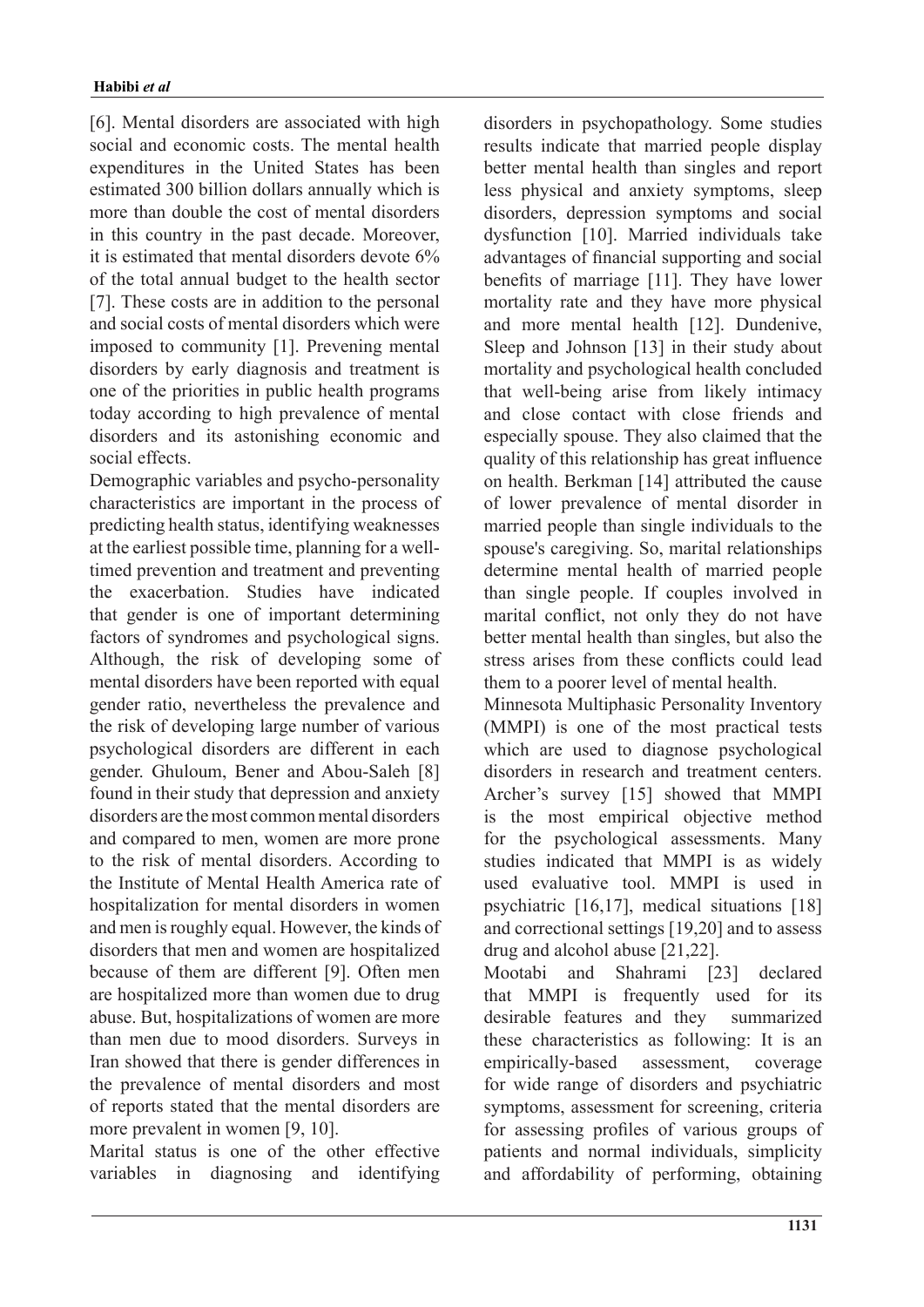comprehensive data from evaluation and interpretation, having clinical, supplemental, content, validity subscales; frequent and evidential revising to improve psychometric cultural studies. Advantages of MMPI made it characteristics of MMPI in American and crossas well-known, reliable and valuable tool in assessments and psychological researches.

Therefore, this study aims to compare the psychological profiles of people based on clinical and validity of MMPI- 2's scales regarding to marital status and gender according to very few studies with comprehensive sample across Iran and using reliable screening assessment like MMPI-<br>2 and necessity of screening and identifying susceptible individuals to psychiatric disorders to determine the prevalence of mental disorders based on demographic characteristic and apply preventive measures and treatment. Thus, we intend to answer the following questions:

Is there any difference between psychological profiles of women and men in the MMPI-2's scales?

Is there any difference between psychological profiles of married and single individuals in the MMPI-2's scales?

# **Method**

The current study is a cross-sectional design. The statistical population consisted all of Iranian individuals between of 18 and 80 years old that had passed at least 8 years of education and had no history of mental disorder and brain stage cluster sampling method among this injury.1418 participants were selected by multipopulation. Sampling procedure: at first, the Iran was divided into five large metropolitan areas of capital, center, east, northwest and south; then, Tehran, Isfahan, Mashhad, Tabriz and Shiraz cities were selected for sampling from these areas. In each city, inventory was given to all of those who had criteria for the study and wish to participate in the study (inclusion criteria: between of  $18$  and  $80$  years) old that had passed at least 8 years of education and had no history of mental disorder and brain injury), in parks, cultural centers and public places. Data were analyzed by multivariate variance analysis (MANOVA) and SPSS-20. The tool of this study was the Minnesota Multiphasic Personality Inventory (MMPI-2) descriptive scales and give quantitative index that it is a standard test to obtain scores of selfof people's phases of emotional regulations and their attitude to participate in the research. The MMPI test included from 504 affirmative statements that have two choices of "True" or "false". Later, the number of statements increased to 566 because of adding the repeated items and Masculinity/Femininity scale and Social/Introversion scale. The MMPI revised in 1989 and standardized again, basic format maintained but some items changed and omitted and some items added to inventory as result the number of questions increased to 567 items. The first MMPI consisted of 13 scales; 3 validity scales and 10 clinical scales or personality indices. The MMPI-2 and MMPI-A are newer MMPI which have 10 clinical/personality scales and 3 validity scales like original MMPI but number of validity scales has been increased  $[24]$ . In the Iranian adaptation of MMPI-2  $[25]$  the initial reliability coefficient was  $0.84$  that after eliminating the number of questions with weak correlation it increased to 0.96. Factor analysis with Oblimin rotation method was used to evaluate the validity of the questionnaire that 13 factor obtained and these factors explained  $40.15$  percent of total variance. In current study, the first 370 items were administered that make possible to score clinical and validity scales.

### **Results**

Demographic data (Table 1) stated that among 1418 participants, 510 men  $(36\%)$ , 895 women  $(63.1\%)$  and 13 participants with unspecified gender  $(0.9\%)$  participated in this survey. Participants were between 18 to 80 years old. 504 were married (35.5%), 875 were single  $(61.7\%)$  and 39 had undefined marital status.  $83$  (5.9%) were at the level of 8 years of formal education, 553 (39%) had high school diploma,  $64$   $(4.5\%)$  had associate's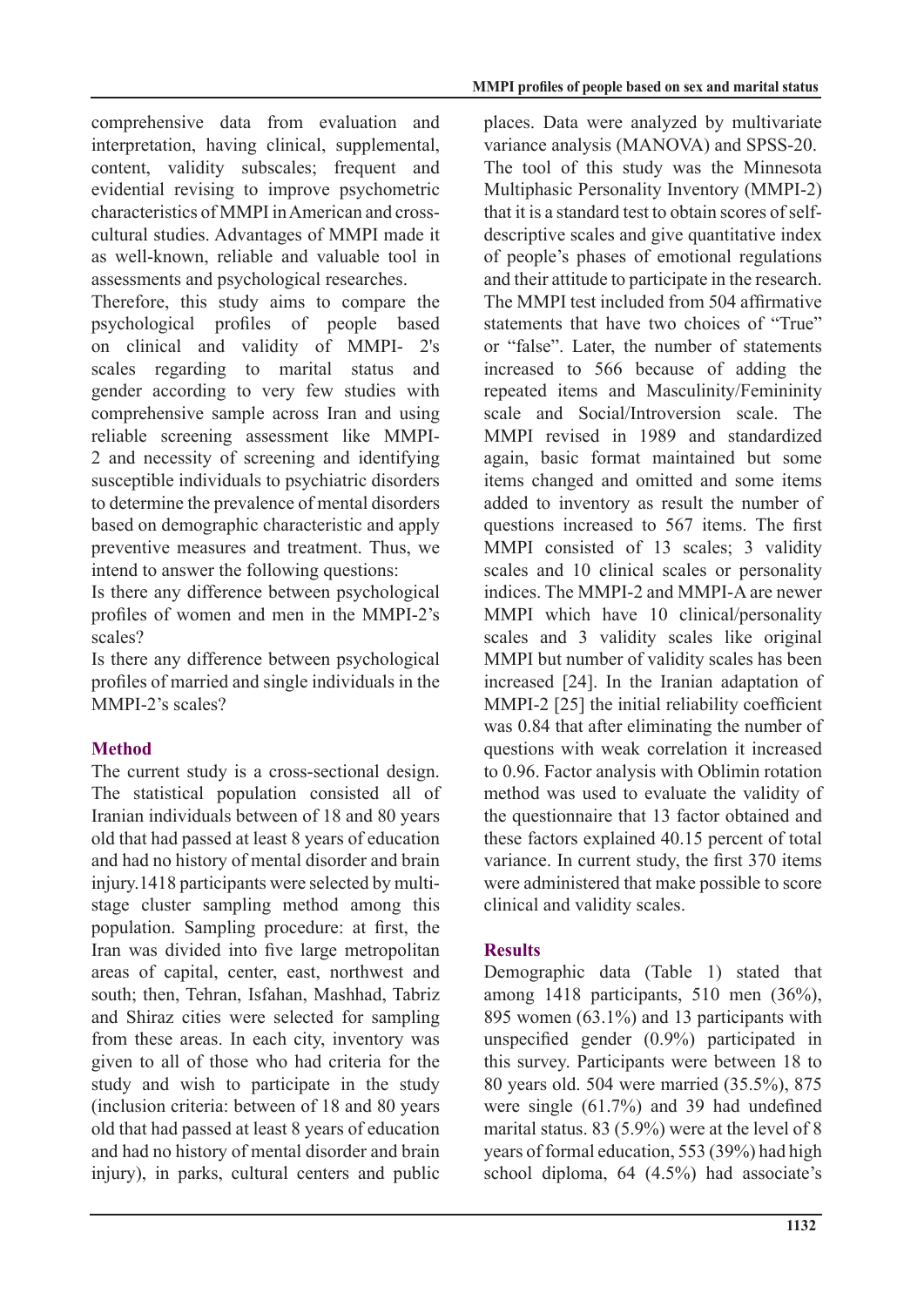degree, 584  $(41.2\%)$  had bachelor's degrees, 134  $(9.4\%)$  had master's or higher educations. From 478 married persons  $154 (10.9%)$  had no children, 104 (7.3%) had one child, 125 (8.8%) had two children, 69 (4.9%) had three children and  $26$  (1.8%) had four children or more. Age

**Table 1** Demographic Characteristics of Study Population

mean of participants was 36.97 years with standard deviation 9.52.

Multivariate analysis of variance test (MANOVA) was used to investigate the effects of gender and marital status on Lie (L), Infrequency – Psychopathology

| Variable  | Level                        | Freq. | Percent | Variable           | Level                    | Freq. | Percent |
|-----------|------------------------------|-------|---------|--------------------|--------------------------|-------|---------|
| Gender    | Male                         | 510   | 36      | Marital status     | Single                   | 875   | 61.7    |
|           | Female                       | 895   | 63.1    |                    | Married                  | 504   | 35.5    |
| Education | Middle school                | 83    | 5.9     | Number of children | No child                 | 154   | 10.9    |
|           | High school diploma          | 553   | 39      |                    | one child                | 104   | 7.3     |
|           | Associate's degree           | 64    | 5.4     |                    | Two children             | 125   | 8.8     |
|           | Bachelor's degree            | 584   | 41.2    |                    | Three children           | 69    | 4.9     |
|           | Master's degree or<br>higher | 134   | 9.4     |                    | Four or more<br>children | 26    | 1.8     |

Table 2 Descriptive statistics for marital status and gender on MMPI-2's subscales

| Subscale | Gender | Mean  | Standard<br>deviation | Marital<br>status | Mean  | Standard<br>deviation |
|----------|--------|-------|-----------------------|-------------------|-------|-----------------------|
| L        | Male   | 5.28  | 2.38                  | Married           | 5.55  | 2.26                  |
|          | Female | 5.21  | 2.21                  | Single            | 5.06  | 2.60                  |
| Fp       | Male   | 13.24 | 8.52                  | Married           | 11.14 | 6.96                  |
|          | Female | 11.68 | 7.04                  | Single            | 12.80 | 7.90                  |
| K        | Male   | 13.35 | 4.40                  | Married           | 13.22 | 4.47                  |
|          | Female | 12.87 | 4.41                  | Single            | 12.97 | 4.39                  |
| Hs       | Male   | 10.02 | 4.73                  | Married           | 10.80 | 4.84                  |
|          | Female | 10.98 | 4.89                  | Single            | 10.53 | 4.87                  |
| D        | Male   | 23.24 | 5.75                  | Married           | 24.73 | 5.65                  |
|          | Female | 24.97 | 5.84                  | Single            | 24.18 | 5.99                  |
| Hy       | Male   | 23.02 | 5.60                  | Married           | 23.66 | 5.62                  |
|          | Female | 24.12 | 5.58                  | Single            | 23.79 | 5.59                  |
| Pd       | Male   | 20.97 | 5.41                  | Married           | 19.58 | 5.32                  |
|          | Female | 20.46 | 5.70                  | Single            | 21.25 | 5.69                  |
| Mf       | Male   | 25.31 | 4.60                  | Married           | 28.28 | 4.63                  |
|          | Female | 30.06 | 3.98                  | Single            | 28.40 | 4.91                  |
| Pa       | Male   | 14.25 | 4.51                  | Married           | 14.14 | 4.39                  |
|          | Female | 14.63 | 4.35                  | Single            | 14.66 | 4.41                  |
| Pt       | Male   | 19.58 | 8.74                  | Married           | 19.17 | 8.69                  |
|          | Female | 20.69 | 8.77                  | Single            | 20.88 | 8.79                  |
| Sc       | Male   | 25.91 | 11.64                 | Married           | 24.01 | 10.90                 |
|          | Female | 25.39 | 10.68                 | Single            | 26.38 | 11.20                 |
| Ma       | Male   | 21.61 | 5.14                  | Married           | 19.89 | 5.03                  |
|          | Female | 20.26 | 5.10                  | Single            | 21.18 | 5.17                  |
| Si       | Male   | 29.23 | 7.28                  | Married           | 30.05 | 7.23                  |
|          | Female | 30.12 | 7.32                  | Single            | 29.67 | 7.40                  |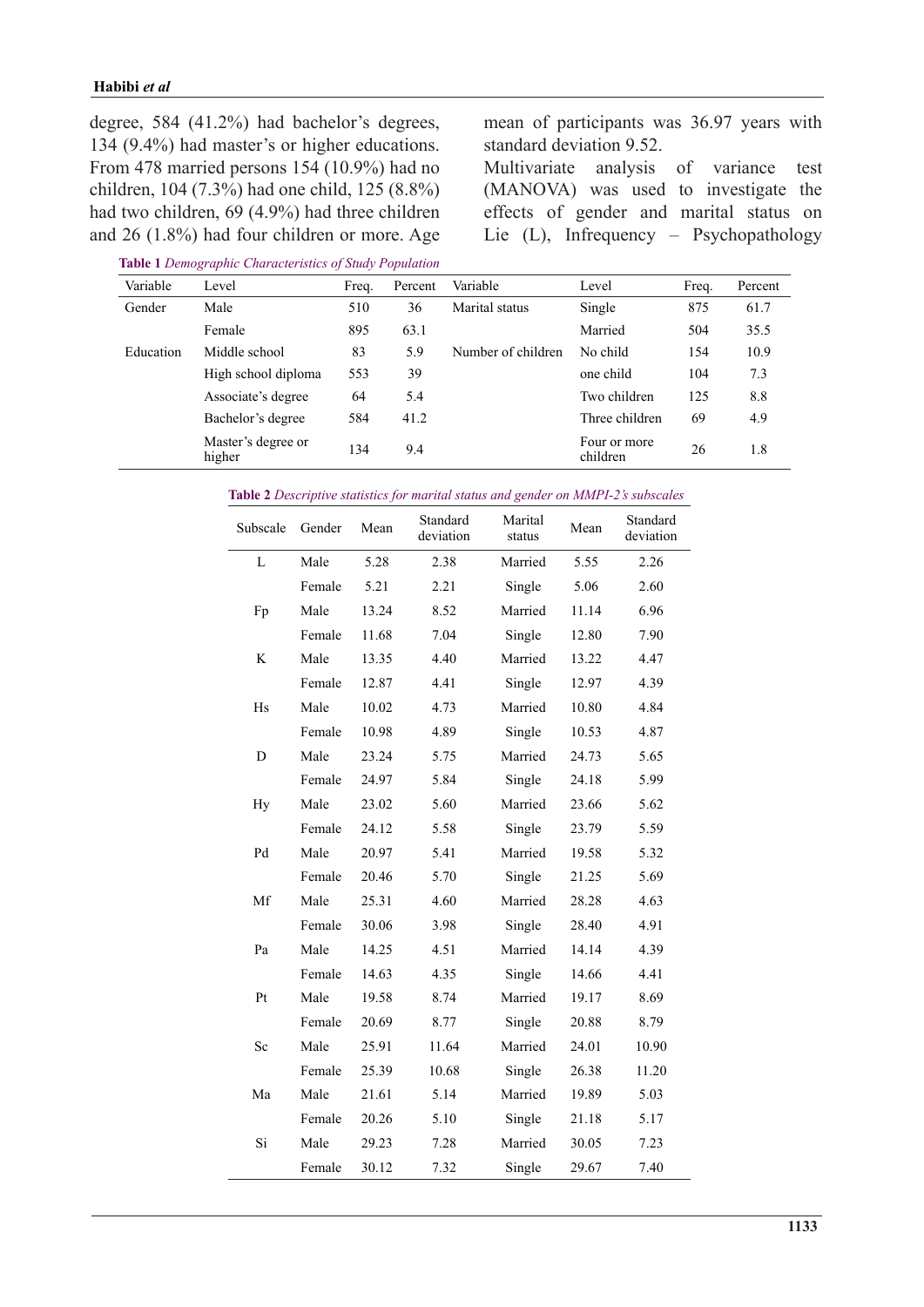$(Fp)$ , Correction  $(K)$ , Hypochondriasis  $(Hs)$ , Depression (D), Hysteria (Hy), Psychopathic Deviate (Pd), Masculinity/Femininity  $(Mf)$ , Paranoia (Pa), Psychasthenia (Pt),  $Schizophrenia(Sc)$ , Hypomania (Ma) and Social Introversion (Si) subscales. Homogeneity of variance-covariance matrices assumption has been violated with Box's M test  $(F(1670904,$  $273$ )=1.56, p<0.001). Nevertheless, MANOVA test is not very sensitive to violation of homogeneity assumption when sample size is large  $[26]$ . The results of effects of gender

and marital status with Wilk's lambda test on linear combinations of MMPI-2 subscales showed significant effect of gender  $(F(1358,$  $(13)=37.47$ ,  $p<0.001$ ) and marital status  $(F(1358, 13)= 7.89)$ ,  $p<0.001$ ) on MMPI-2 subscales. The univariate analysis of variance was used to study the effects of gender and marital status on every subscales of MMPI-2. Univariate variance showed statistical significant differences in effect of gender (Table 3) on infrequency psychopathology  $(F(1,137)) =$ 13.94, p=0.001), correction  $(F(1370,1)=4.24)$ ,

**Table 3** Univariate analysis of variance test to study effects of marital status and gender on MMPI-2's subscales

| Source of<br>changes | Dependent<br>variable | df           | F      | Significance<br>level | $\eta$ 2 |
|----------------------|-----------------------|--------------|--------|-----------------------|----------|
| Gender               | $\mathbf{L}$          | $\mathbf{1}$ | 0.39   | 0.530                 | 0.001    |
|                      | Fp                    | $\,1$        | 13.94  | 0.000                 | 0.008    |
|                      | K                     | $\mathbf{1}$ | 4.25   | 0.040                 | 0.002    |
|                      | Hs                    | $\mathbf{1}$ | 12.97  | 0.000                 | 0.011    |
|                      | D                     | $\,1$        | 27.43  | 0.000                 | 0.018    |
|                      | Hy                    | $\mathbf{1}$ | 13.26  | 0.000                 | 0.011    |
|                      | Pd                    | $\mathbf{1}$ | 2.19   | 0.140                 | 0.001    |
|                      | Mf                    | $\mathbf{1}$ | 417.04 | 0.000                 | 0.227    |
|                      | Pa                    | $\,1$        | 2.41   | 0.121                 | 0.001    |
|                      | Pt                    | $\,1$        | 5.49   | 0.019                 | 0.003    |
|                      | Sc                    | $\mathbf{1}$ | 0.68   | 0.409                 | 0.001    |
|                      | Ma                    | $\mathbf{1}$ | 22.32  | 0.000                 | 0.016    |
|                      | Si                    | $\mathbf{1}$ | 4.83   | 0.028                 | 0.004    |
| Marital<br>status    | L                     | $\mathbf{1}$ | 14.70  | 0.000                 | 0.010    |
|                      | Fp                    | $\mathbf{1}$ | 14.53  | 0.000                 | 0.011    |
|                      | $\rm K$               | $\mathbf{1}$ | 0.99   | 0.319                 | 0.001    |
|                      | Hs                    | $\mathbf{1}$ | 1.05   | 0.305                 | 0.001    |
|                      | D                     | $\mathbf{1}$ | 2.86   | 0.091                 | 0.002    |
|                      | Hy                    | $\,1$        | 0.20   | 0.659                 | 0.001    |
|                      | Pd                    | $\mathbf{1}$ | 28.12  | 0.000                 | 0.019    |
|                      | Mf                    | $\mathbf{1}$ | 0.63   | 0.427                 | 0.001    |
|                      | Pa                    | $\mathbf{1}$ | 4.86   | 0.028                 | 0.003    |
|                      | Pt                    | $\mathbf{1}$ | 12.19  | 0.000                 | 0.008    |
|                      | Sc                    | $\mathbf{1}$ | 14.22  | 0.000                 | 0.010    |
|                      | Ma                    | $\mathbf{1}$ | 20.22  | 0.000                 | 0.012    |
|                      | Si                    | $\mathbf{1}$ | 0.95   | 0.331                 | 0.001    |

hypochondriasis  $(F(1, 1370)=12.94, p=0.001)$ , depression  $(F(1, 1370)=27.42, p=0.001)$ , hysteria  $(F(1, 1370)=13.26, p=0.001)$ , masculinity femininity  $(F(1,1370)=417.04, p=0.001)$ , psychasthenia  $(F(1,1370)=5.49, p=0.019)$ , hypomania  $(F(1, 1370)=22.32, p=0.001)$  and social introversion  $(F(1, 1370)=4.83, p=0.028)$ . According to univariate analysis of variance, there was a statistical significant differences in  $lie (F(1,1370) = 14.69, p = 0.001)$ , infrequency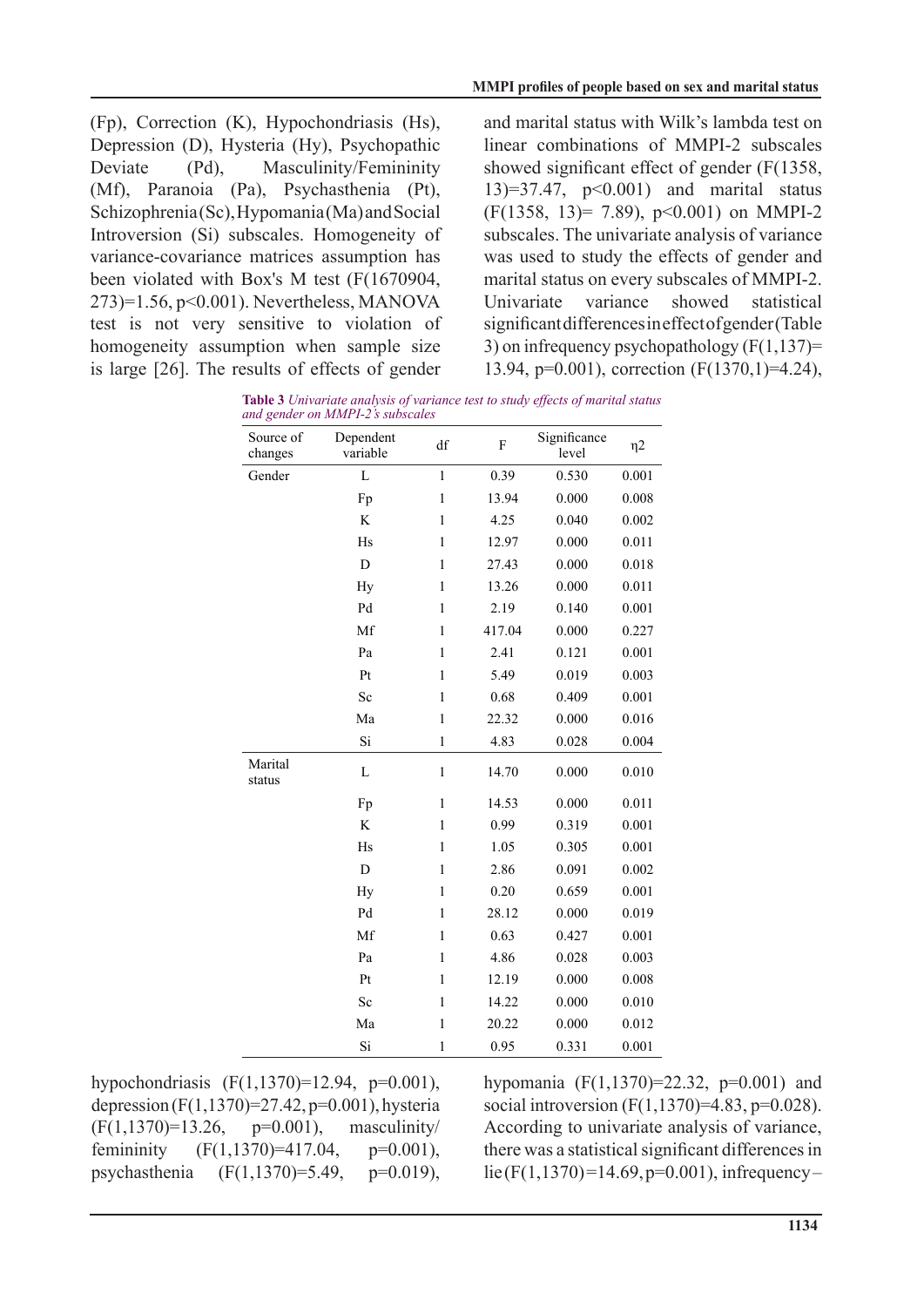psychopathology  $(F(1,1370)=14.52, p=0.001)$ , psychopathic deviate  $(F(1,1370)=28.12)$ ,  $p=0.001$ ), paranoia (F(1,1370)=4.86, p=0.028), psychasthenia  $(F(1, 1370)=12.19, p=0.001)$ , schizophrenia (F $(1,1370)$ =14.22, p=0.001) and hypomania  $(1,1370) = 20.22$ , p=0,001).

### **Discussion**

The results of multivariate analysis of variance demonstrated that there is significant effect of gender and marital status variables on linear combination of MMPI-2's subscales and this significant effect can be seen between women and men in subscales of infrequencypsychopathology, correction, hypochondriasis, depression, hysteria, masculinity/femininity, psychasthenia, hypomania and social introversion. There is a significant difference between single individuals and married persons in Lie, infrequency-psychopathology, psychopathic deviate, paranoia, psychasthenia, Schizophrenia and hypomania subscales.

Men had higher scores in subscales of infrequency-psychopathology, correction, psychasthenia and hypomania and women had higher scores in subscales of hypochondriasis, depression, hysteria and masculinity/femininity that had significant difference between women and men in them. Generally, results of clinical scales showed that women had higher scores than men, thus women had poorer mental health than men. These findings are consistent with Danesh's [8] and Khalilzadeh's studies [9] that implied the higher prevalence of mental disorders among women. Furthermore, higher scores of hypochondriasis, depression and hysteria subscales among women is aligned with epidemiologic studies of mood disorders and psychosomatic disorders [27]. Higher scores of Hypomania subscale among men are matched to epidemiology of bipolar disorder  $[27]$  that shows higher prevalence of bipolar disorder among men. Higher scores of Psychasthenia among men could arise from job stress and pressures from men's role and responsibility.

Data from validity scales indicated higher scores of infrequency–psychopathology and correction subscales among men. This immaturity of men arise from attempting to show a good image of themselves and correction than women which can demonstrate that women were more comfortable to talk about their issues and fill out the questionnaire more carefully; therefore women's questionnaires are more reliable than men's

In the subscales that found significant differences between singles and married people, single individuals had higher scores in infrequencypsychopathology, psychopathic deviate, paranoia, psychasthenia, Schizophrenia and hypomania subscales and married people had higher scores in the Lie subscale. Hence, this study shows higher rates of prevalence of mental disorders in single individuals of sample. These findings are aligned with Wilson and Olson [12], Laasko and Pounonen-Illmonon [11] and Danesh's studies that explained married people have better mental health. Various researchers mentioned distinct reasons for explaining the differences of mental health status of married and single individuals. Johnson and Wu [28] believe that married people might have had better mental health before their marriage or people who have better mental health tend to get married. Other researchers believe that marriage has decisive influence on mental health and the reason is that married people receive different types of supports. For instance, Laasko and Pounonen-Illmonon [11] emphasized the importance of social supports' role. They divided social supports into appraisal and informational supports. Appraisal support is included of giving feedbacks and social admiring; informational supports are about advices, suggestions and counsel. They are of the opinion that receiving these supports reduces the incidence of depression symptoms in couples and promote their mental health. Other researchers assume that better mental health in married couples is because of their sexual and emotional satisfactions [10] and their economic well-being [29]. Therefore, according to the complex relationship between marital status and mental health and various mediating factors' role, it can be concluded that the combination of factors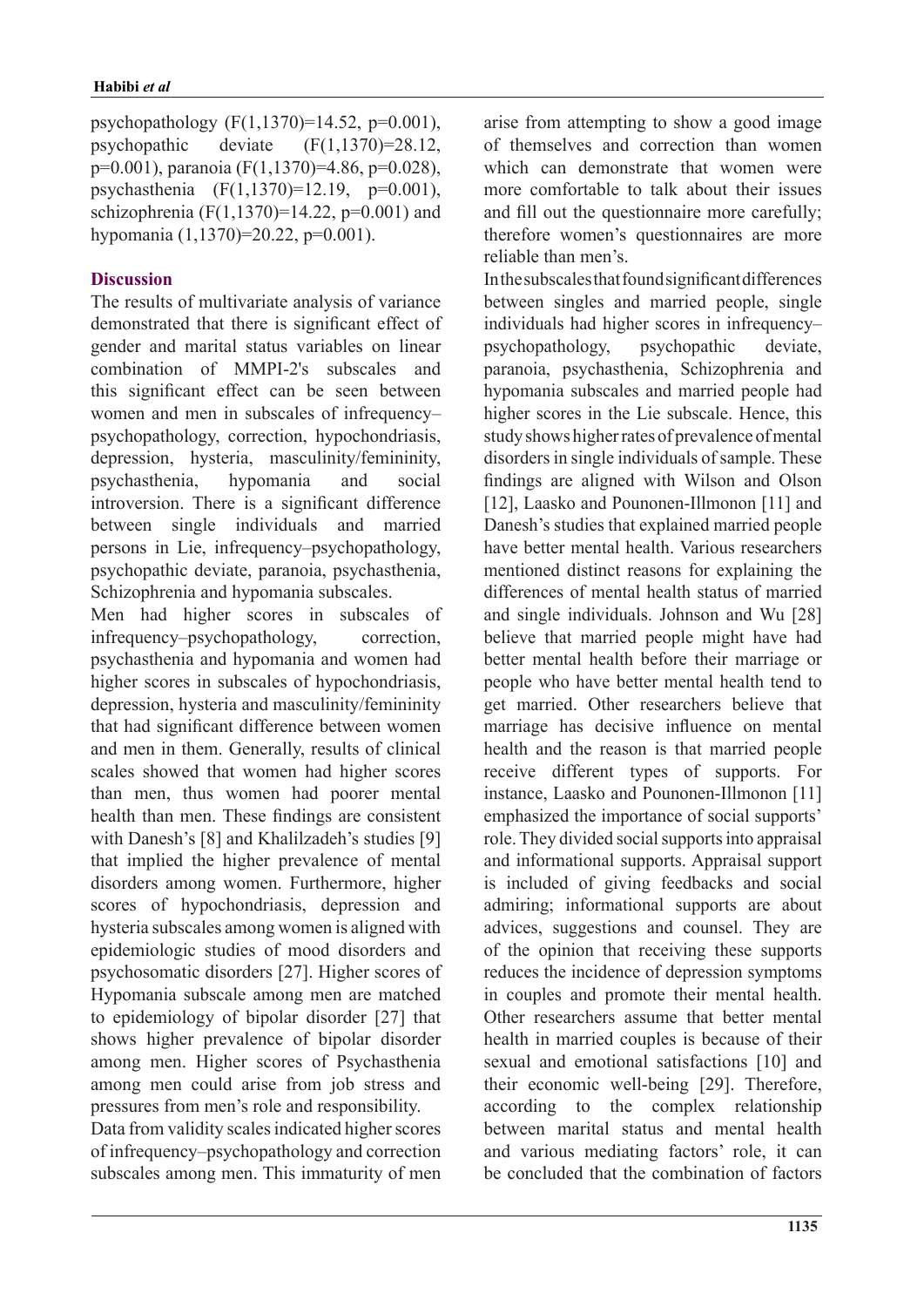listed above and even other factors are effective in this subject. Furthermore, married people of current sample scored higher than singles on the lie scale which indicated that they have tried to represent a good image of themselves. As a result, their questionnaires are less reliable and absolute acceptance of the findings of this study should be avoided

## **Conclusion**

Generally, the findings of this study demonstrate that men than women and married people than single people have different patterns of mental disorders and various levels of mental health status. Considering the higher scores of men in correction and infrequency-psychopathology subscales and higher scores of married people in lie subscale it is suggested to accept these findings cautiously.

In conclusion, the psychological assessment is consisted of three procedures: interview, test, observation. Measurement tools should be reliable and valid. These methods alone may not identify the psychological problems, but every method could help us to recognize the multiple aspects of abnormalities. We can say scientific process is conducted when all of these methods are combined to confirm hypothesis. Therefore, it is recommended to use structured interview based diagnostic and statistical manual of mental disorders (DSM) in order to validate the result of the study. One of the limitations of current research was the unequaled sample size of women and men. MMPI-2 test contains numerous questions and there is the possibility of subjects' fatigue, withdrawing some of participants from study and samples' attrition could be the other limitation of this study.

### **Acknowledgments**

We are sincerely grateful to all of the participants who helped us in conducting this research.

## **Contribution**

Study design: MD, MH Data Collection and Analysis: MD, MH Manuscript Preparation: MH, HJ, NJ

#### **Conflict of Interest**

The authors declare that they have no conflicts of profits.

### **Funding**

The author  $(s)$  received no financial support for research, authorship and/or publication of this article.

#### **References**

1- McIntyre D, Rowland M, Choi K, Sarkin A. Gender differences in the relationships between mental health symptoms, impairment, and treatment-related **behaviors** among college students. Ment Health Prev2014; 2(3-4): 80-5.

2- Kessler RC, Beglund P, Demler O, Jin R, Merikanga KR, Walters EE. Lifetime prevalence and age onset distributions of DSM-IV disorders in the **National Comorbidity Survey Replication.** Arch Gen Psychiatry2005; 62(6): 593-602.

3- Pinto-Meza A, Lujan L, Fernandez A, et al. Prevalence of mental disorders in primary care: results from the diagnosis and treatment of mental disorders in primary care study (DASMAP). Soc Psychiatry Psychiatr Epidemiol 2010; 45(2): 201-10.

4- Kessler RC, Demler O, Frank RG, et al. Prevalence and treatment of mental disorders, 1990 to 2003. N Engl J Med 2005; 352 (24): 2515-23..

5- Centers for Disease Control and Prevention. Mental Illness Surveillance Among adults in the United States. Atlanta: U.S. Department of Health and Human Services; 2011.

6. U.S. Department of Health and Human Services. Results from the 2011 national survey on drug use and health: Mental health findings. Rockville, MD: U.S. Department of Health and Human Services, Substance Abuse and Mental Health Services Administration, Center for Behavioral Health Statistics and Quality; 2012. 7- Insel TR. Assessing the economic costs of serious mental illness. Am J Psych 2008; 165(6): 663-5.

8- Ghuloum S, Bener A, Abou-Saleh MT. Prevalence of mental disorders in adult population attending primary health care setting in Qatari population. *J Pak Med* Assoc2011; 61(3): 216- 21.

9- Bani Fatemeh H, Alizadeh Agdam MB, Shahamfar J, Abdi B. Gender and health; the analyzing of the gender role on health inequalities. The Journal of Contemporary Sociological Resarch 2014; 3(4): 1-29.

10- Danesh E. A comparison of happiness, physical and mental health in male and female students' married and single of university. Journal of Applied Psychology 2011;  $4(16)$ : 56-71.

11- Laakso H, Paunonen-Ilmonen M. Mothers'